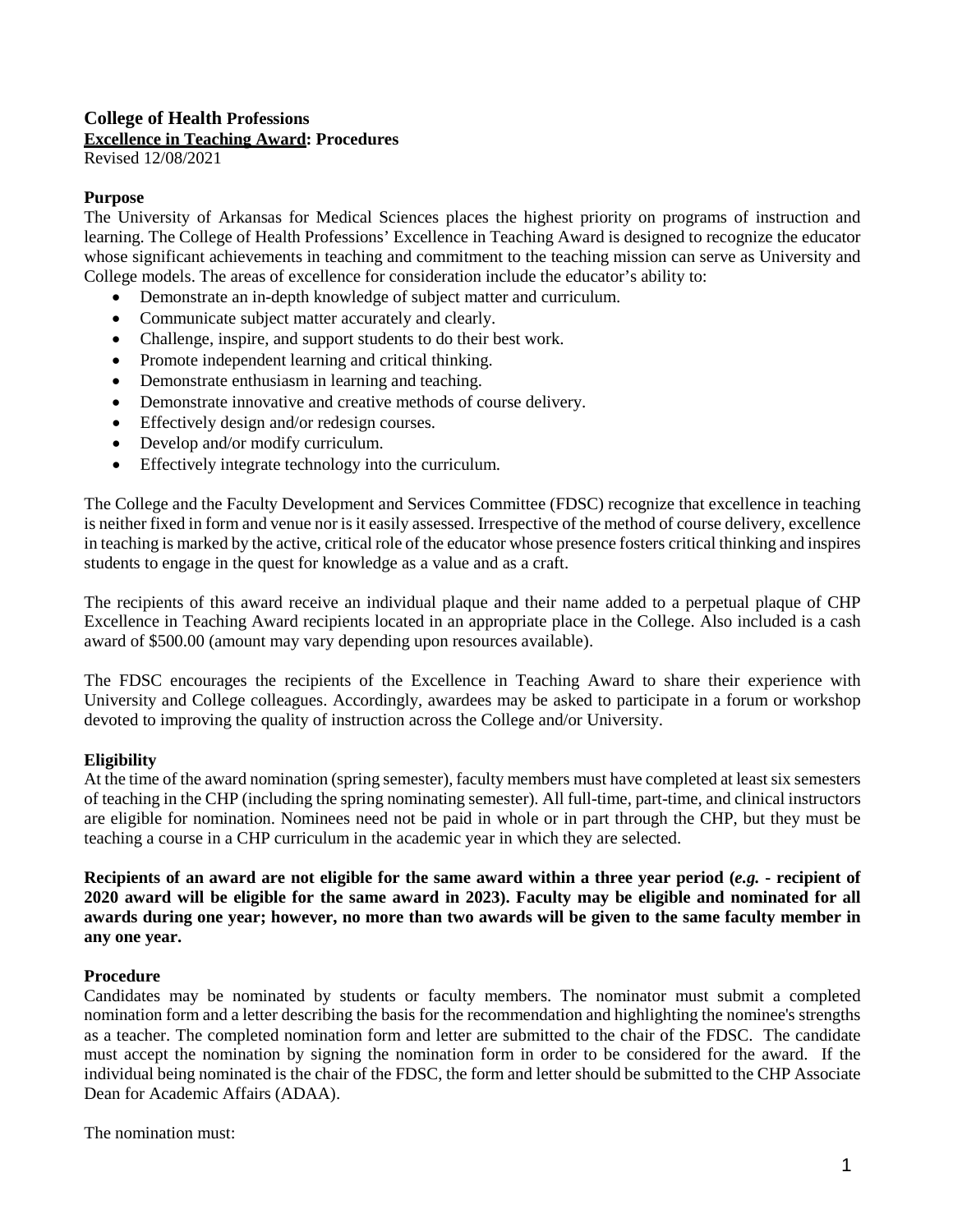- be based solely on teaching performance in one or more programs in the CHP
- refer to the nominee's teaching performance during at least the academic year immediately preceding the year of the award and optimally the two years preceding the award.

The ADAA will verify that all nominations meet the eligibility requirements. After this review, the chair of the FDSC will send the confirmed nominations to the respective nominees and their department chairs/ program directors with requests to submit a full application.

## **Application Requirements**

- Current curriculum vitae of the nominee.
- Letters of Support: Between two and six supporting letters from peers, former students, or other relevant authorities summarizing the nominee's teaching strengths and noting the educational contributions made to UAMS and the CHP, as outlined in the "purpose" section of this document.
- Student Evaluations: Nominees will provide a list of the six (6) courses most recently taught on the nomination form in which the nominee was the principal instructor. All available student evaluations from these courses will be obtained by the ADAA and forwarded to the chair of the FDSC.
- Applicant's Statement: A statement by the applicant should be included (maximum of three pages) that addresses why they merit the award. This statement should address some or all of the following areas of excellence in teaching. Additional documentation of accomplishments related to excellence in teaching, including student evaluations from courses other than those required, may be included in the application as appendices.
	- o Challenges and inspires students to do their best work
	- o Promotes independent learning and critical thinking among students
	- o Implements effective innovative and creative teaching methods
	- o Integrates the effective use of instructional technology into teaching methods
	- o Designs or redesigns instruction (classes, modules, courses, or curricula) that effectively meets desired goals
- Chair's/Program Director's Letter:A supporting letter from the applicant's department chair/program director. If the chair/program director nominated the individual, the letter they submitted with the nomination describing the basis for the recommendation will serve as the supporting letter.

The letter should include a summary statement of the applicant's involvement in course and/or curriculum development and improvement, student advising, innovative teaching activities, grants for teaching and teaching development, educational activities in academic or professional organizations, research activities directly related to teaching, and other significant contributions to the CHP related to teaching. If the chair/program director has nominated the applicant, this information should be included in the letter of nomination.

If a department chair, program director, or the ADAA is the applicant, a supporting letter from the dean should be included. In the case of the ADAA, a letter from the chair/program director of the department in which the ADAA holds their faculty appointment is also required.

The materials submitted to the FDSC should relate directly to the current nomination. The letters should deal specifically with teaching in a broad context, rather than the nominee's standing in the profession or to other matters. In the event that the chair of the FDSC is a nominee, all application materials should be sent directly to the ADAA.

The Committee strongly suggests that the nominee and nominator together identify individuals who may provide letters of support for the nomination. The nominee should contact those individuals and request the